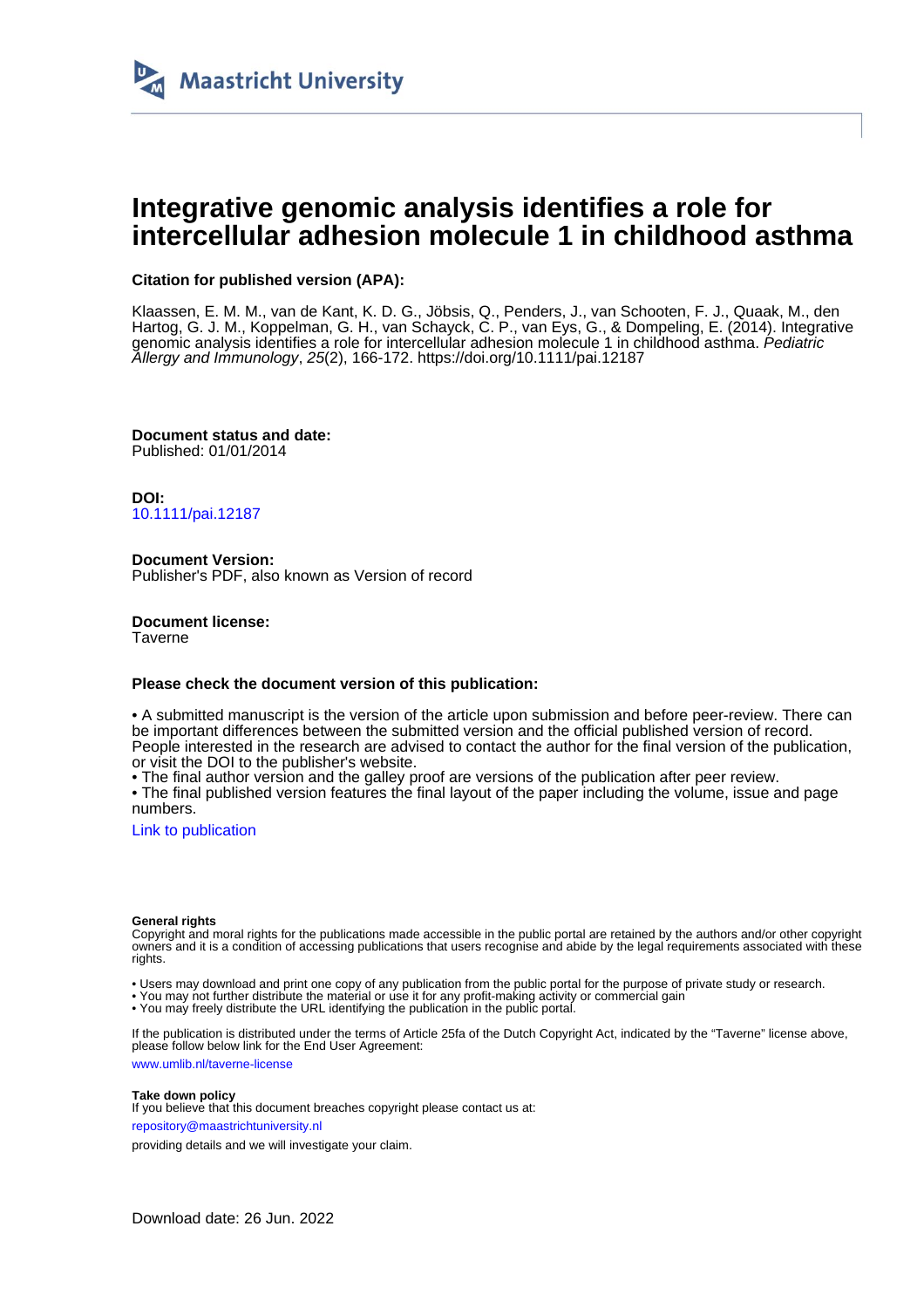# ORIGINAL ARTICLE Lower airways

# Integrative genomic analysis identifies a role for intercellular adhesion molecule 1 in childhood asthma

Ester M. M. Klaassen<sup>1</sup>, Kim D. G. van de Kant<sup>1</sup>, Quirijn Jöbsis<sup>1</sup>, John Penders<sup>2</sup>, Frederik Jan van Schooten<sup>3</sup>, Marieke Quaak<sup>3,4</sup>, Gertjan J. M. den Hartog<sup>3</sup>, Gerard H. Koppelman<sup>5</sup>, Constant P. van Schayck<sup>4</sup>, Guillaume van Eys<sup>6</sup> & Edward Dompeling<sup>1</sup>

1 Department of Pediatric Pulmonology, School for Public Health and Primary Care (CAPHRI), Maastricht University Medical Centre (MUMC+), Maastricht, the Netherlands; <sup>2</sup>Department of Epidemiology, CAPHRI, MUMC+, Maastricht, the Netherlands; <sup>3</sup>Department of Toxicology, School for Nutrition, Toxicology, and Metabolism (NUTRIM), MUMC+, Maastricht, the Netherlands; <sup>4</sup>Department of General Practice, CAPHRI, MUMC+, Maastricht, the Netherlands; <sup>5</sup>Department of Pediatric Pulmonology and Pediatric Allergology, Beatrix Children's Hospital, Groningen Research Institute for Asthma and COPD (GRIAC), University of Groningen, University Medical Centre Groningen, Groningen, the Netherlands; 6 Department of Genetics and Cell Biology, Cardiovascular Research Institute (CARIM), MUMC+, Maastricht, the Netherlands

To cite this article: Klaassen EMM, van de Kant KDG, Jöbsis Q, Penders J, van Schooten FJ, Quaak M, den Hartog GJM, Koppelman GH, van Schayck CP, van Eys G, Dompeling E. Integrative genomic analysis identifies a role for intercellular adhesion molecule 1 in childhood asthma. Pediatr Allergy Immunol 2014: 25: 166-172.

### Keywords

chemokine; cytokine; exhaled breath condensate; gene expression; genetic variants; intercellular adhesion molecule; single-nucleotide polymorphism; wheeze

#### Correspondence

Ester M. M. Klaassen, Department of Pediatric Pulmonology, Maastricht University Medical Centre, P.O. Box 5800 6202 AZ Maastricht, the Netherlands Tel.: +31 43 3872944 Fax: +31 43 3875246 E-mail: ester.klaassen@mumc.nl

Accepted for publication 3 December 2013

DOI:10.1111/pai.12187

# Abstract

Background: Childhood asthma is characterized by chronic airway inflammation. Integrative genomic analysis of airway inflammation on genetic and protein level may help to unravel mechanisms of childhood asthma. We aimed to employ an integrative genomic approach investigating inflammation markers on DNA, mRNA, and protein level at preschool age in relationship to asthma development.

Methods: In a prospective study, 252 preschool children (202 recurrent wheezers, 50 controls) from the Asthma DEtection and Monitoring (ADEM) study were followed until the age of six. Genetic variants, mRNA expression in peripheral blood mononuclear cells, and protein levels in exhaled breath condensate for intercellular adhesion molecule 1 (ICAM1), interleukin (IL)4, IL8, IL10, IL13, and tumor necrosis factor a were analyzed at preschool age. At six years of age, a classification (healthy, transient wheeze, or asthma) was based on symptoms, lung function, and medication use.

Results: The ICAM1 rs5498 A allele was positively associated with asthma development ( $p = 0.02$ ) and *ICAM1* gene expression ( $p = 0.01$ ). ICAM1 gene expression was positively associated with exhaled levels of soluble ICAM1 ( $p = 0.04$ ) which in turn was positively associated with asthma development  $(p = 0.01)$ . Furthermore, rs1800872 and rs1800896 in IL10 were associated with altered IL10 mRNA expression  $(p \le 0.01)$ . Exhaled levels of IL4, IL10, and IL13 were positively associated with asthma development ( $p < 0.01$ ).

Conclusions: In this unique prospective study, we demonstrated that ICAM1 is associated with asthma development on DNA, mRNA, and protein level. Thus, ICAM1 is likely to be involved in the development of childhood asthma.

Asthma is characterized by chronic airway inflammation and airway hyper-responsiveness which lead to symptoms such as wheeze (1, 2). However, wheezing symptoms at preschool age are mostly transient and caused by viral infections. Only around 30% of wheezing children at preschool age will have persistent symptoms and will ultimately develop asthma (2, 3). The exact mechanisms of childhood asthma are largely unclear and, therefore, it is not possible to distinguish true asthmatics from transient wheezers at preschool age (3).

We previously demonstrated that various levels of exhaled inflammation markers were elevated in children with preschool wheeze (4). However, in that cross-sectional analysis, we could not determine the role of these markers in relationship to asthma development. With an integrative genomic approach on DNA, mRNA, and protein level, the role of these markers can be further elucidated. Protein levels can be measured in exhaled breath condensate (EBC) with adequate sensitivity and reproducibility (5–7). Pro-inflammatory cytokines (T-helper 1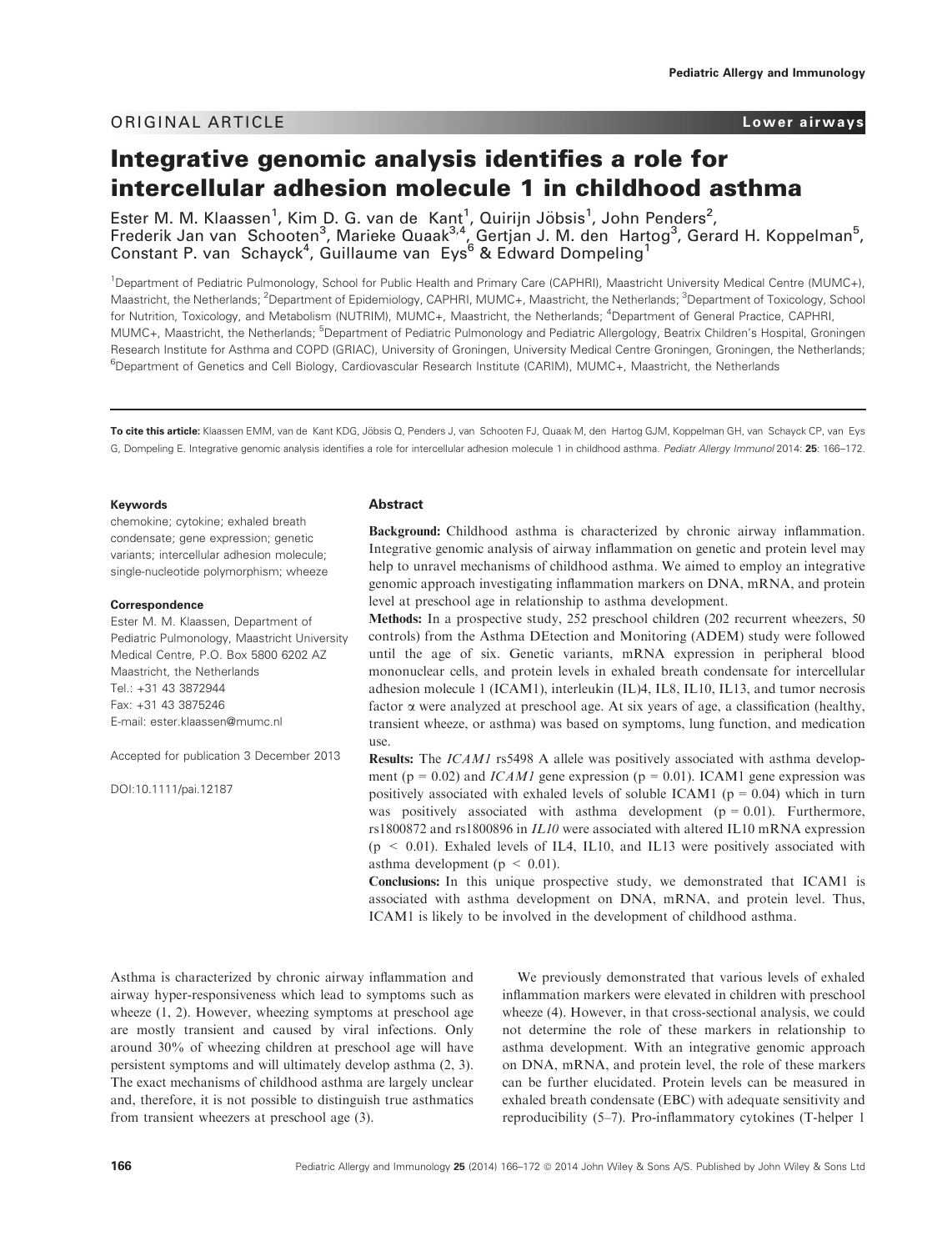cytokine tumor necrosis factor alpha (TNFa) and T-helper 2 cytokines interleukin (IL)4 and IL13), an anti-inflammatory cytokine (IL10), a chemokine (IL8), and an adhesion molecule (Intercellular Adhesion Molecule 1 (ICAM1)) were selected for analysis. All these markers have previously been associated with childhood asthma and airway inflammation.

We hypothesize that when an inflammation marker is found to be associated with the development of asthma at the age of six, causal pathways can be inferred when the data are combined with DNA and RNA analysis (Fig. 1). The aim of our unique prospective study is to study inflammation markers in childhood asthma at gene coding, gene expression, and protein level.

#### **Methods**

## Study population

The current study is conducted within the context of the Asthma DEtection and Monitoring (ADEM) study (8). A total of 202 children with recurrent wheeze  $(\geq 2)$  episodes during life according to the ISAAC questionnaire) and 50 healthy controls (random selection of children without wheezing episodes during life) at 2–4 years of age were included (9). At preschool age, saliva or buccal cells (DNA), blood (RNA), and EBC were collected. If possible, the use of asthma medication was temporarily stopped prior to the measurement. In case of symptoms of an airway infection, the measurement was postponed. Ethical approval was obtained, and all parents provided written informed consent.

#### Asthma diagnosis

At the age of six, a classification (healthy, transient wheezer, or true asthmatic) was assessed by two pediatricians in the field of respiratory medicine based on recurrent wheeze at inclusion, current respiratory symptoms, lung function (reversibility to a B2 agonist and/or bronchial hyper-responsiveness according to the ERS guidelines) (10, 11), and the use of asthma medication. A challenge test was performed using histamine dissolved in physiologic saline in doubling concentrations from 0.032 to 16 mg/ml. The classification 'healthy' was given when a child had no recurrent wheeze at time of inclusion and when asthma was not diagnosed at 6 years of age. The classification 'transient wheeze' was given when a child had recurrent wheeze at inclusion (defined as  $\geq 2$  episodes during life according to the ISAAC questionnaire), but was not diagnosed with asthma at 6 years of age. The classification 'true asthmatic' was given when a child was diagnosed with asthma at 6 years of age. Additionally, this classification was compared with a computer algorithm as described previously (11). Mismatching cases were reassessed by a blinded pediatric pulmonologist who decided on the final classification.

### DNA isolation and genotyping

Saliva was collected by Oragene DNA self-collection kits (Oragene®, Ottowa, ON, Canada). If children were unable to produce sufficient saliva, buccal cells were obtained. DNA was isolated according to the manufacturers' protocol. Participants were genotyped for seven single-nucleotide polymorphisms (SNPs) in six genes (see Table S1 electronic repository) based on previous association with childhood asthma, the ability to measure their product in EBC, and a minor allele frequency of at least 10%. Six of the SNPs were determined using the massspectroscopy based, high-throughput MassARRAY® iPLEX® platform (Sequenom® Inc., Hamburg, Germany) using two multiplex genotyping reactions. Primer and probe information are provided in Table S2 of the electronic repository. Rs2243250 could not be fitted into the multiplex reactions and was determined using the TaqMan® genotyping assay ID C\_16176216\_10 (Applied Biosystems, Carlsbad, CA, USA).

## RNA isolation and mRNA expression

Total RNA was extracted from peripheral blood mononuclear cells (PBMCs) obtained by blood sampling. PBMCs were isolated with the Qiagen PaxGene Blood RNA kit (Qiagen®, Hilden, Germany). cDNAs were generated by poly-A and random-primed reverse transcription with the accompanying Qiagen kit and used for the production of cRNA pools. Quantitative real-time PCR was performed using the Fluidigm BioMark system (AROS Applied Biotechnology, Aarhus, Denmark) to assess expression of the six selected genes (Table S1 electronic repository). A quality control was conducted based on slope and appearance of the amplification curve. An internal standard was obtained by computing the geometric mean of three housekeeping genes (GAPDH, Beta-actin,



Figure 1 Summary of findings for ICAM1. The effect of genotype on gene expression and in turn on soluble ICAM1 levels in exhaled breath condensate with, as outcome, the development of asthma. Besides the direct effect of genotype on asthma development is shown. ICAM1, intercellular adhesion molecule 1; OR, odds ratio; CI, 95% confidence interval; AG, rs5498 genotype AG; GG, rs5498 genotype GG. Significant results ( $p < 0.05$ ) are given in bold.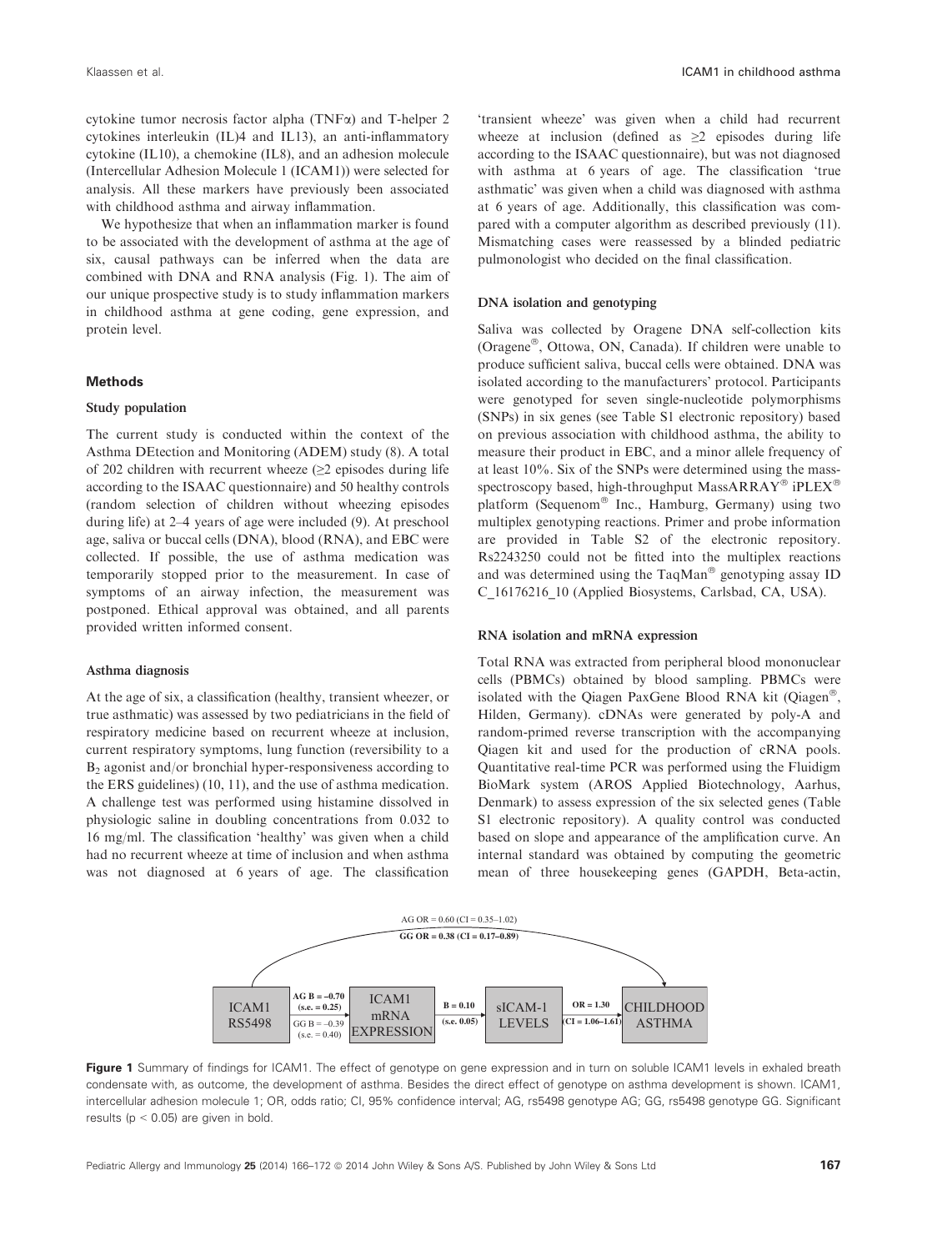Cyclophilin A) in each participant. For each selected gene, the cycle threshold (Ct) value was adjusted by subtraction of the geometric mean according to this internal standard. In case two of the three housekeeping genes passed the quality control  $(n = 11)$ , the Ct value of the missing house keeping gene was replaced by the mean Ct value of this gene within the study population.

#### Inflammation markers in Exhaled Breath Condensate

Exhaled breath condensate was collected using a closed glass condenser system with a breath recirculation unit developed at our institute (6, 8). Six inflammation markers in EBC (Table S1 electronic repository) were assayed using the multiplex immunoassay (Luminex® Corporation, Austin, TX, USA Utrecht) (12). In case of values under the detection limit, a randomly generated value was added using the uniform distribution between zero and the detection limit (13).

#### Statistical analysis

SPSS version 17.0 was used for data analysis (SPSS inc., Chicago IL, USA). Due to the skewed distributions, EBC markers were log-transformed which successfully imparted a normal distribution. For the relationship between individual SNPs and childhood asthma and the relationship between individual protein levels in EBC and childhood asthma, ordinal regression modeling adjusted for confounders (gender, age, passive smoking, and exposure to furry pets at home) was used. All SNPs were tested according to a co-dominant model (two major alleles  $\neq$  one minor allele  $\neq$  two minor alleles) or a dominant model when the minor allele genotype was present in <10% of the participants. Linear regression was used for associations between SNPs and gene expression and associations between gene expression and inflammation markers in EBC. The condition at preschool age (recurrent wheeze or control) and confounders were included in the linear regression models. Results were expressed in adjusted odds ratio (OR) with 95% confidence interval (95% CI) in case of logistic regression and adjusted B with standard error (s.e.) in case of linear regression. Differences were defined as significant when  $p < 0.05$ .

# **Results**

## Baseline characteristics

At preschool age, 252 children were included. Due to personal constraints of parents (e.g., lack of time or interest), four children were lost in the follow-up at 6 years of age. One child from the control group diagnosed with asthma was excluded from analysis. In total, 247 children were included in the analysis (76 asthmatics, 122 transient wheezers, and 49 healthy controls). The agreement between the computer algorithm classification and the clinical classification was high (91%). Baseline characteristics are displayed in Table 1. Atopy, eczema, allergic rhinitis, and the use of asthma medication were significantly different between the groups, with the

|     |  | <b>Table 1</b> Baseline characteristics of the study population at preschool |  |  |
|-----|--|------------------------------------------------------------------------------|--|--|
| age |  |                                                                              |  |  |

| Patient characteristics                       | Healthy<br>controls<br>$(N = 49)$ | Transient<br>wheeze<br>$(N = 122)$ | Asthma<br>$(N = 76)$ |
|-----------------------------------------------|-----------------------------------|------------------------------------|----------------------|
| Mean age (s.d.), in years                     | 3.3(0.5)                          | 3.2(0.6)                           | 3.3(0.6)             |
| Gender: male/female, in N                     | 24/25                             | 63/59                              | 46/30                |
| Atopy, in %† <sup>*</sup>                     | 23                                | 17                                 | 37                   |
| Atopy first degree, in %‡                     | 65                                | 79                                 | 79                   |
| Eczema, in %*                                 | 22                                | 34                                 | 47                   |
| Allergic rhinitis, in % <sup>+,*</sup>        | 16                                | 43                                 | 57                   |
| White European descent,<br>in % $\frac{8}{3}$ | 98                                | 95                                 | 97                   |
| Use of short-acting $B_2$<br>agonist, in %*   | 0                                 | 27                                 | 53                   |
| Use of ICS, in %*                             | 0                                 | 11                                 | 30                   |
| Day-care attendance,<br>in $%$                | 63                                | 73                                 | 71                   |
| Exposure to furry pets,<br>in $%$             | 55                                | 46                                 | 46                   |
| Passive smoking, in %                         | 35                                | 30                                 | 30                   |
| Availability DNA, in %                        | 100                               | 100                                | 100                  |
| Availability RNA, in %                        | 84                                | 92                                 | 88                   |
| Availability of EBC, in %                     | 98                                | 98                                 | 100                  |

s.d., standard deviation; EBC, exhaled breath condensate; N, number of children; ICS, inhaled corticosteroids.

 $*p < 0.05$ .

†Atopy was defined as specific IgE concentration against a mixture of inhalant and food allergens of ≥0.35 kU/l on the Phadiatop Infant test<sup>®</sup> (Pharmacia, Uppsala, Sweden).

+Allergic rhinitis was based on the question 'In the past 12 months, has your child had a problem with sneezing or a runny or blocked nose when he/she did not have a cold of the flu?'

‡First degree relative with eczema, asthma, or allergic rhinitis. §White European descent was defined as at least 2 grandparents from white European descent.

highest frequencies in asthmatic children. Treatment of inhaled corticosteroids could not be stopped prior to measurement in six children. A sensitivity analysis excluding these children did not alter the results. An additional sensitivity analysis excluding non-white children  $(n = 10)$  did not alter the results either. Consequently, these children were kept in the analysis.

# Single-nucleotide polymorphisms in relationship to classification at age six and mRNA expression

DNA extraction was successful in all children (100%). All SNPs had a high call rate (96.8–99.6%, Table S1 electronic repository). No deviation from Hardy–Weinberg equilibrium was observed in the control group ( $p \ge 0.05$ , Table S1 electronic repository). Furthermore, linkage disequilibrium was calculated ( $R^2 = 0.27$  for IL10 rs1800872 and rs1800896).

Regarding the relationship between SNPs and the classification at age six, the ICAM1 rs5498 AA genotype was associated with an increased likelihood of childhood asthma compared to the AG genotype ( $p = 0.02$ , Table 2, Fig. 1). For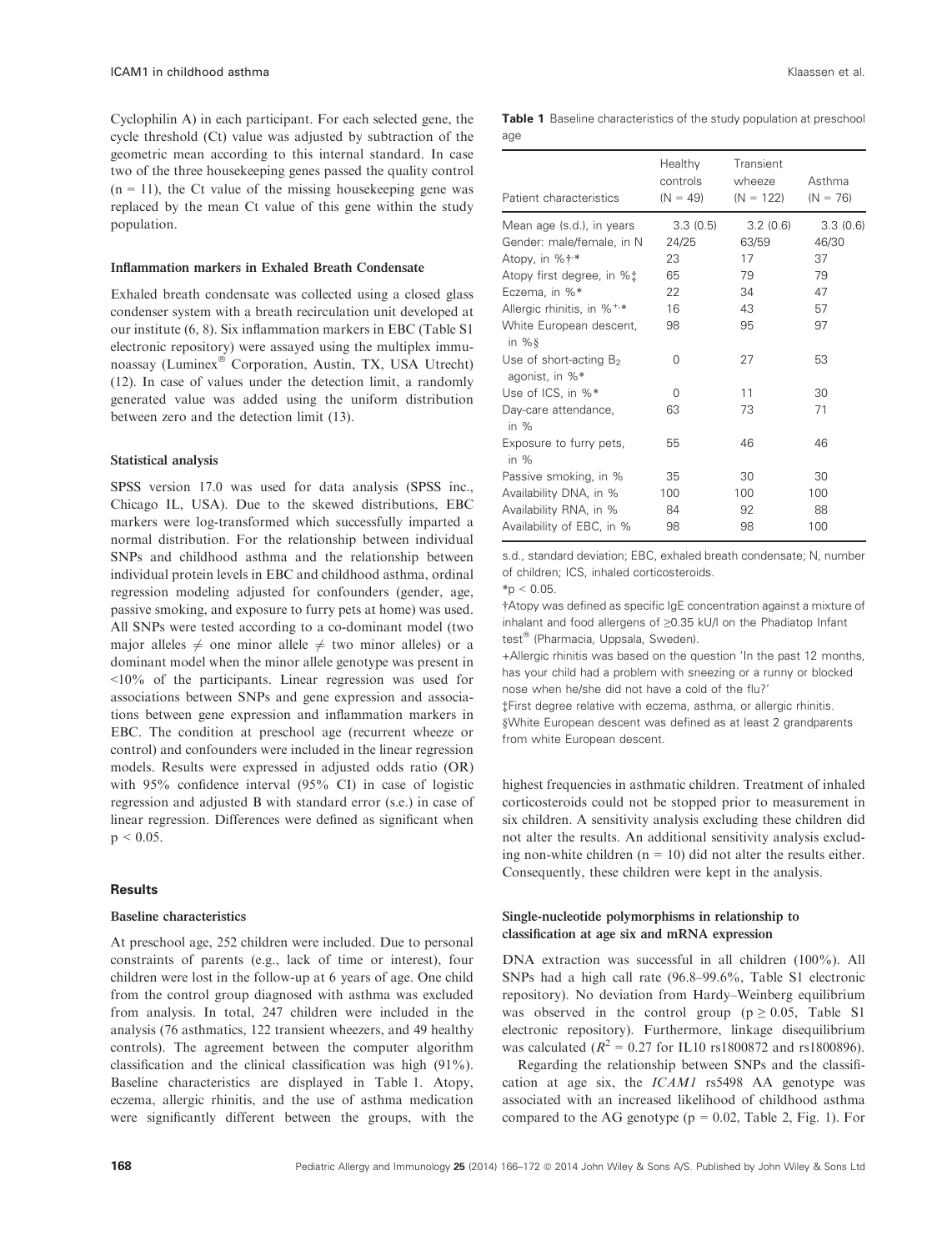Table 2 Association between single-nucleotide polymorphisms (SNPs) and the development of childhood asthma

| Gene             | rs-number | Genotype | N   | OR*  | 95% CI        | p-value |
|------------------|-----------|----------|-----|------|---------------|---------|
| IL4              | rs2243250 | CС       | 175 | ref  |               |         |
|                  |           | CT/TT    | 64  | 1.70 | $0.98 - 2.93$ | 0.06    |
| IL8              | rs2227306 | CС       | 89  | ref  |               |         |
|                  |           | СT       | 119 | 1.11 | $0.66 - 1.86$ | 0.70    |
|                  |           | TT       | 35  | 0.53 | $0.25 - 1.13$ | 0.10    |
| IL10             | rs1800872 | GG       | 131 | ref  |               |         |
|                  |           | GT/TT    | 115 | 0.80 | $0.50 - 1.28$ | 0.35    |
|                  | rs1800896 | TT       | 75  | ref  |               |         |
|                  |           | ТC       | 122 | 0.89 | $0.52 - 1.53$ | 0.67    |
|                  |           | CС       | 48  | 0.91 | $0.46 - 1.81$ | 0.79    |
| IL13             | rs1800925 | СC       | 144 | ref  |               |         |
|                  |           | CT/TT    | 99  | 1.44 | $0.89 - 2.35$ | 0.14    |
| TN <sub>Fα</sub> | rs1800629 | GG       | 174 | ref  |               |         |
|                  |           | GA/AA    | 72  | 1.13 | $0.67 - 1.90$ | 0.66    |
| ICAM1            | rs5498    | AA       | 81  | ref  |               |         |
|                  |           | AG       | 137 | 0.60 | $0.35 - 1.02$ | 0.06    |
|                  |           | GG       | 27  | 0.38 | $0.17 - 0.89$ | 0.02    |

N, number of children; OR, odds ratio; 95% CI, 95% confidence interval; ref., reference category; IL, interleukin; TNFa, tumor necrosis factor alpha; ICAM1, intercellular adhesion molecule 1. \*Adjusted for gender, age, passive smoking, and exposure to furry pets.

Values in bold are statistically significant,  $p < 0.05$ .

the relationship between SNPs and their respective gene expression, we found that the AG genotype of ICAM1 rs5498 ( $p = 0.01$ ) and the minor allele of  $ILI0$  rs1800896  $(p < 0.01)$  were negatively associated with their mRNA expression levels, whereas the minor allele of IL10 rs1800872  $(p \le 0.01)$  was positively associated with *IL10* mRNA expres-

Table 3 Association between single-nucleotide polymorphisms (SNPs) and mRNA expression at preschool age

| Gene        | rs-number | Genotype  | Ν   | B*      | s.e. | p-value |
|-------------|-----------|-----------|-----|---------|------|---------|
| IL8         | rs2227306 | CC        | 79  | ref     |      |         |
|             |           | СT        | 106 | 0.04    | 0.20 | 0.86    |
|             |           | TT        | 34  | $-0.45$ | 0.28 | 0.11    |
| IL10        | rs1800872 | TT        | 117 | ref     |      |         |
|             |           | TG/GG     | 105 | 0.83    | 0.16 | < 0.01  |
|             | rs1800896 | TT        | 67  | ref     |      |         |
|             |           | <b>TC</b> | 111 | $-0.58$ | 0.19 | <0.01   |
|             |           | CC        | 43  | $-1.06$ | 0.23 | 0.01    |
| $TNF\alpha$ | rs1800629 | GG        | 159 | ref     |      |         |
|             |           | GA/AA     | 63  | $-0.18$ | 0.22 | 0.41    |
| ICAM1       | rs5498    | AA        | 74  | ref     |      |         |
|             |           | AG        | 122 | $-0.70$ | 0.25 | 0.01    |
|             |           | GG        | 25  | $-0.39$ | 0.40 | 0.34    |
|             |           |           |     |         |      |         |

N, number of children; B, regression coefficient; s.e., standard error; ref., reference category; IL, interleukin; TNFa, tumor necrosis factor alpha; ICAM1, intercellular adhesion molecule 1.

\*Adjusted for group at preschool age, gender, age, passive smoking, and exposure to furry pets.

Values in bold are statistically significant,  $p < 0.05$ .

sion levels (Table 3, Fig. 1). Although the GG genotype did not demonstrate a statistically significant relationship with ICAM1 mRNA expression, the direction (negative) of the relationship was the same as for the AG genotype. The relationship between IL4 and IL13 polymorphisms and their gene expression was not assessed, as expression was only detected in a small number of samples ( $n = 23$  and  $n = 44$ , respectively). Alternatively, the direct effect of IL4 and IL13 polymorphisms on levels of IL4 and IL13 in EBC was analyzed, but did not show any significant association  $(p > 0.05, data not shown).$ 

# mRNA expression in relationship to exhaled breath condensate levels

In 25 children, no RNA samples were obtained as these children refused venous puncture. The mRNA expression markers could be determined in 91–95% of the samples. A significant positive association was seen for ICAM1 mRNA expression level with the concentration of sICAM1 in EBC  $(p = 0.04,$  Table 4, Fig. 1).

# Levels in exhaled breath condensate in relationship to classification at age six

Inflammation markers in EBC were successfully analyzed in all but three children due to technical problems. EBC markers were above the detection limit in more than 98% of the samples. sICAM1 (Fig. 1), IL4, IL10, and IL13 were significantly positively associated with the risk to develop asthma  $(p = 0.01, p < 0.01, p < 0.01, p < 0.01, respectively, Table 5).$ 

# **Discussion**

In this prospective study, we examined associations between SNPs, gene expression levels in PBMCs, and protein levels in EBC for various inflammation markers at preschool age in relationship to the risk of developing asthma at the age of six. ICAM1 has previously been shown to play a central role in the recruitment and migration of leukocytes to sites of inflammation and has been linked to childhood asthma (5, 14–17). In this study, the ICAM1 rs5498 A allele was found to be

Table 4 Association between mRNA expression and inflammation markers in EBC at preschool age

| Gene        | Ν   | $R*$ | s.e. | p-value |
|-------------|-----|------|------|---------|
| IL8         | 210 | 0.05 | 0.06 | 0.33    |
| IL10        | 204 | 0.02 | 0.07 | 0.77    |
| $TNF\alpha$ | 201 | 0.02 | 0.05 | 0.72    |
| ICAM1       | 210 | 0.10 | 0.05 | 0.04    |

N, number of children; B, regression coefficient; s.e., standard error; IL, interleukin; TNFa, tumor necrosis factor alpha; ICAM1,

intercellular adhesion molecule 1.

\*Adjusted for group at preschool age, gender, age, passive smoking, and exposure to furry pets.

Values in bold are statistically significant,  $p < 0.05$ .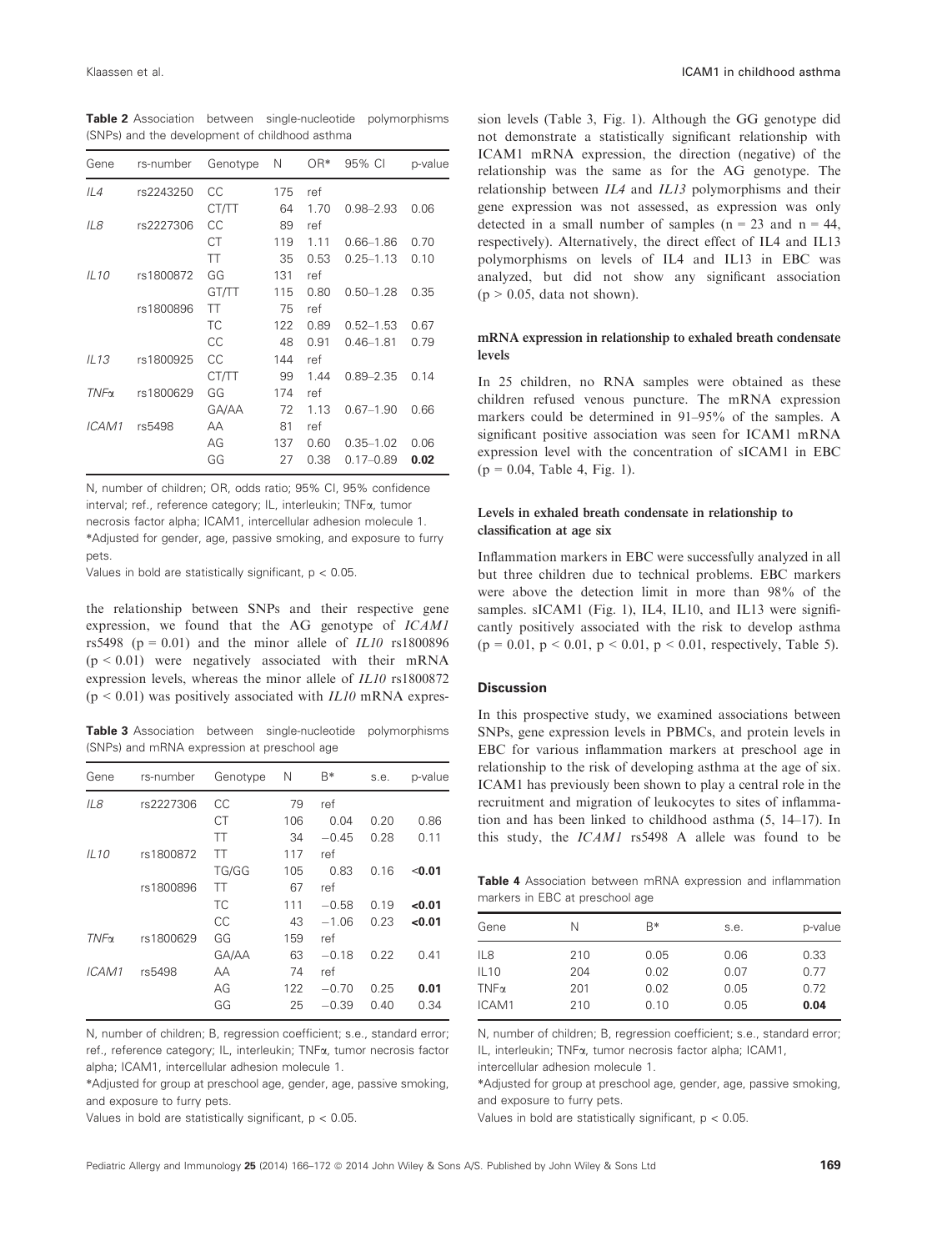Table 5 Association between inflammation markers in exhaled breath condensate (EBC) at preschool age and the development of childhood asthma

| Marker      | N   | OR*  | 95% CI        | p-value |
|-------------|-----|------|---------------|---------|
| IL4         | 244 | 1.42 | $1.11 - 1.83$ | <0.01   |
| IL8         | 244 | 1.26 | $1.00 - 1.57$ | 0.05    |
| <b>IL10</b> | 244 | 1.43 | $1.15 - 1.78$ | < 0.01  |
| IL13        | 244 | 1.42 | $1.12 - 1.81$ | < 0.01  |
| $TNF\alpha$ | 244 | 1.02 | $0.81 - 1.29$ | 0.85    |
| sICAM1      | 244 | 1.30 | $1.06 - 1.61$ | 0.01    |

N, number of children; OR, odds ratio; 95% CI, 95% confidence

interval; IL, interleukin; TNFa, tumor necrosis factor alpha; sICAM1, soluble intercellular adhesion molecule 1.

\*Adjusted for gender, age, passive smoking, and exposure to furry pets.

Values in bold are statistically significant,  $p < 0.05$ .

associated with increased mRNA expression of this gene and an increased likelihood of developing asthma. Association of the A allele with asthma has previously been reported (14), although the G allele has also been associated with asthma (18). Moreover, we demonstrated that increased ICAM1 mRNA levels were associated with increased levels of sICAM1 in EBC, and higher levels of sICAM1 were in turn associated with an increased risk for asthma development. Furthermore, levels of IL4, IL10, and IL13 in EBC were positively associated with the risk to develop asthma. A potential mechanism is that increased expression and levels of sICAM1 might lead to an increased binding of leukocytes and thereby increased production of inflammation. Taken together, our study indicates that ICAM1 is a significant marker of and may be involved in childhood asthma development.

The ICAM1 polymorphism rs5498 G allele results in an amino acid change in exon 6 (K469E). The domain in the protein to which this amino acid belongs is subject to debate. According to one study, the rs5498 polymorphism is located in the membrane-spanning region, causing a shift in electrical charge, which may influence anchorage in the membrane, thereby affecting the ability to bind inflammatory cells (19). This disagrees with other studies stating that rs5498 is located outside the membrane (20–22). It has been hypothesized that this polymorphism can influence protein–protein dimerization and consequently alters the ability to bind inflammatory cells (23, 24). Moreover, the rs5498 polymorphism might make ICAM1 more prone to enzymatic cleavage (21). This may result in an increased generation of the soluble form of ICAM1, which could decrease the binding ability of leukocytes. On the other hand, the presence of the A allele has been shown to lead to alternative splicing, also resulting in an increased formation of sICAM1 (23). Overall, these data suggest that the rs5498 polymorphism in *ICAM1* may play a role in the development of airway inflammation by decreasing the binding capacity of leukocytes. This is in line with data obtained in animal models, in which the absence of ICAM1 caused reduced leukocyte influx and consequently decreased airway hyper-reactivity (25).

We demonstrated that the *ICAM1* mRNA concentration was increased among subjects with the ICAM1 rs5498 AA genotype. This increased concentration may be due to either linkage of rs5498 with a SNP in the promoter region, a decreased degradation of the mRNA, or a reduced feedback mechanism due to alternative splicing and/or generation of sICAM1. Remarkable in this respect is the positive relationship we have found between ICAM1 mRNA concentration and levels of sICAM1 in EBC as several processes during translation and post-modification can influence protein level. Furthermore, raised ICAM1 mRNA and raised sICAM1 levels have been measured in different compartments. It is conceivable that increased mRNA concentrations lead to a higher expression of ICAM1 on the leukocyte cell membrane. This increased expression is, in turn, expected to enhance the binding of leukocytes to the affected lung epithelium, thereby increasing the number of local leukocytes. Consequently, the total production of inflammation markers might be increased due to the increased number of leukocytes. This can explain the higher levels of interleukins and sICAM1 detected in EBC of asthmatics. Increased levels of interleukins and sICAM1 in EBC have also been reported previously in asthmatic children (5, 26).

We found that no association between the studied IL10 polymorphisms and asthma development was observed in our study, which is in contrast with previous studies (27, 28). However, we did provide evidence that gene expression of IL10 is decreased in the presence of at least one rs1800896 C allele and increased in the presence of at least one rs1800872 G allele. However, gene expression of IL10 was not related to levels of IL10 in EBC. Nevertheless, in our study, the levels of IL10 in EBC were positively associated with asthma development. Previous research has demonstrated low levels of IL10 in plasma of asthmatic children, but IL10 in EBC did not differ between healthy controls and asthmatics in other studies (5, 6, 29). As stated before, the relationship between increased IL10 levels and asthma development might be a consequence of the presence of more leukocytes and consequently increased inflammation in the lung tissue, and as such is related to sICAM1 levels.

A major strength of the present study is that we have prospectively studied inflammation markers in childhood asthma at gene coding, gene expression, and protein level with a unique approach. Furthermore, we used a noninvasive and feasible method to measure airway inflammation using markers in EBC. Although this technique seems to be sensitive and reproducible, more research is required before implementation in daily practice is possible (5–7). The high follow-up rate (98%) and our diagnostic approach provided us with a well-defined study population. Moreover, the use of ordinal regression permitted us to observe the relationship of inflammation markers with childhood asthma in three different groups with increasing severity of symptoms.

However, some limitations need to be taken into account. A limitation of the current study is that, due to ethical considerations, it was not possible to measure expression of ICAM1 on the cell membrane of local leukocytes in the lungs.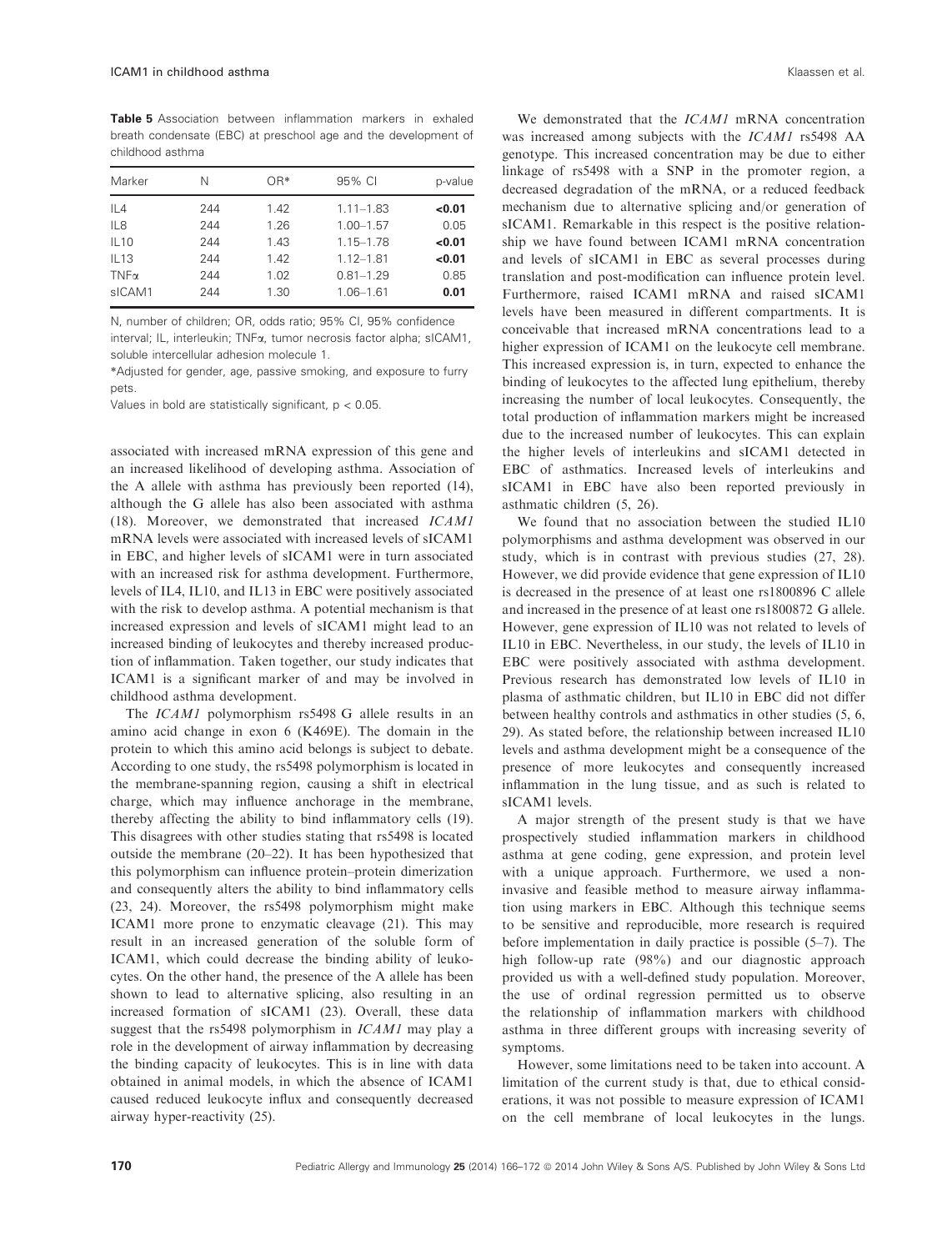Consequently, the mRNA samples are at best a reference for the overall status of the immune system and therefore also of the lungs. Another possible limitation of our study is that we have not corrected for multiple testing. It should be noted that none of the associations would have remained significant after correction. However, our ICAM1 associations were present on each tested level. The unequivocalness of these findings points to an actual association. Finally, we restricted our analysis to polymorphisms with a minor allele frequency of 10% or higher. Consequently, we were not able to analyze rare variants. Thus, some associations with rare variants could have been missed.

In summary, in this study, we have investigated the role of SNPs, gene expression, and protein levels in EBC of inflammation markers at preschool age in relationship to asthma development at 6 years of age. Our results suggest a significant role of ICAM1 in the development of childhood asthma. We demonstrated an adverse effect for the ICAM1 rs5498 A allele which is associated with an increased expression of ICAM1

mRNA, and in turn increased sICAM1 levels in EBC. This might lead to an increased binding of leukocytes and thereby an increased production of inflammatory markers, ultimately leading to the development of asthma.

## **Acknowledaments**

We thank Prof. Dr. J. Leunissen for his advice concerning the protein structure of ICAM1; Ger Rijkers, Shufan Qi, Patrick van Gorp, and Daniëlle Pachen for their skilled assistance with the laboratory procedures; medical students Imke Duijf, Kiki Vangangelt, Nedim Dzino, Brenda Thönissen, Esther Kalicharan, and Emily Cohen for their outstanding assistance during the measurements; and all parents and children who participated in the study.

## Conflict of interests

None of the authors have any conflict of interests to declare.

#### **References**

- 1. Bisgaard H, Szefler S. Prevalence of asthmalike symptoms in young children. Pediatr Pulmonol 2007: 42: 723–8.
- 2. Pedersen SE, Hurd SS, Lemanske RF Jr, et al. Global strategy for the diagnosis and management of asthma in children 5 years and younger. Pediatr Pulmonol 2011: 46:  $1 - 17$
- 3. Savenije OE, Granell R, Caudri D, et al. Comparison of childhood wheezing phenotypes in 2 birth cohorts: ALSPAC and PIAMA. J Allergy Clin Immunol 2011: 127: 1505–12 e14.
- 4. van de Kant KD, Klaassen EM, Jöbsis O, et al. Wheezing in preschool children is associated with increased levels of cytokines/ chemokines in exhaled breath condensate. J Allergy Clin Immunol 2010: 126: 669–71.
- 5. Robroeks CM, Rijkers GT, Jöbsis Q, et al. Increased cytokines, chemokines and soluble adhesion molecules in exhaled breath condensate of asthmatic children. Clin Exp Allergy 2010: 40: 77–84.
- 6. Rosias PP, Robroeks CM, van de Kant KD, et al. Feasibility of a new method to collect exhaled breath condensate in preschool children. Pediatr Allergy Immunol 2010: 21: e235–44.
- 7. Hunt J. Exhaled breath condensate: an evolving tool for noninvasive evaluation of lung disease. J Allergy Clin Immunol 2002:  $110 \cdot 28 - 34$
- 8. van de Kant KD, Klaassen EM, Jöbsis Q, Nijhuis AJ, van Schayck OC, Dompeling E. Early diagnosis of asthma in young children by using non-invasive biomarkers of airway inflammation and early lung function measurements: study protocol of a

case-control study. BMC Public Health 2009: 9: 210.

- 9. Worldwide variation in prevalence of symptoms of asthma, allergic rhinoconjunctivitis, and atopic eczema: ISAAC. The International Study of Asthma and Allergies in Childhood (ISAAC) Steering Committee. Lancet 1998; 351: 1225–32.
- 10. Miller MR, Hankinson J, Brusasco V, et al. Standardisation of spirometry. Eur Respir J 2005: 26: 319–38.
- 11. Klaassen EM, van Kant KD, Jöbsis Q, et al. Symptoms, but not a biomarker response to inhaled corticosteroids, predict asthma in preschool children with recurrent wheeze. Mediators Inflamm 2012: 2012: 162571.
- 12. de Jager W, te Velthuis H, Prakken BJ, Kuis W, Rijkers GT. Simultaneous detection of 15 human cytokines in a single sample of stimulated peripheral blood mononuclear cells. Clin Diagn Lab Immunol 2003: 10: 133–9.
- 13. van de Kant KD, Koers K, Rijkers GT, et al. Can exhaled inflammatory markers predict a steroid response in wheezing preschool children? Clin Exp Allergy 2011: 41: 1076–83.
- 14. Li YF, Tsao YH, Gauderman WJ, et al. Intercellular adhesion molecule-1 and childhood asthma. Hum Genet 2005: 117: 476–84.
- 15. Vogel SM, Orrington-Myers J, Broman M, Malik AB. De novo ICAM-1 synthesis in the mouse lung: model of assessment of protein expression in lungs. Am J Physiol Lung Cell Mol Physiol 2006: 291: L496–501.
- 16. Keramidaris E, Merson TD, Steeber DA, Tedder TF, Tang ML. L-selectin and intercellular adhesion molecule 1 mediate lymphocyte migration to the inflamed airway/lung during an allergic inflammatory response in an animal model of asthma. J Allergy Clin Immunol 2001: 107: 734–8.
- 17. Montefort S, Holgate ST. Adhesion molecules and their role in inflammation. Respir Med 1991: 85: 91–9.
- 18. Puthothu B, Krueger M, Bernhardt M, Heinzmann A. ICAM1 amino-acid variant K469E is associated with paediatric bronchial asthma and elevated sICAM1 levels. Genes Immun 2006: 7: 322–6.
- 19. Bella J, Kolatkar PR, Marlor CW, Greve JM, Rossmann MG. The structure of the two amino-terminal domains of human ICAM-1 suggests how it functions as a rhinovirus receptor and as an LFA-1 integrin ligand. Proc Natl Acad Sci U S A 1998: 95: 4140–5.
- 20. Staunton DE, Marlin SD, Stratowa C, Dustin ML, Springer TA. Primary structure of ICAM-1 demonstrates interaction between members of the immunoglobulin and integrin supergene families. Cell 1988: 52: 925–33.
- 21. Robledo O, Papaioannou A, Ochietti B, et al. ICAM-1 isoforms: specific activity and sensitivity to cleavage by leukocyte elastase and cathepsin G. Eur J Immunol 2003: 33: 1351–60.
- 22. Jun CD, Shimaoka M, Carman CV, Takagi J, Springer TA. Dimerization and the effectiveness of ICAM-1 in mediating LFA-1-dependent adhesion. Proc Natl Acad Sci U S  $A$  2001: **98**: 6830-5.